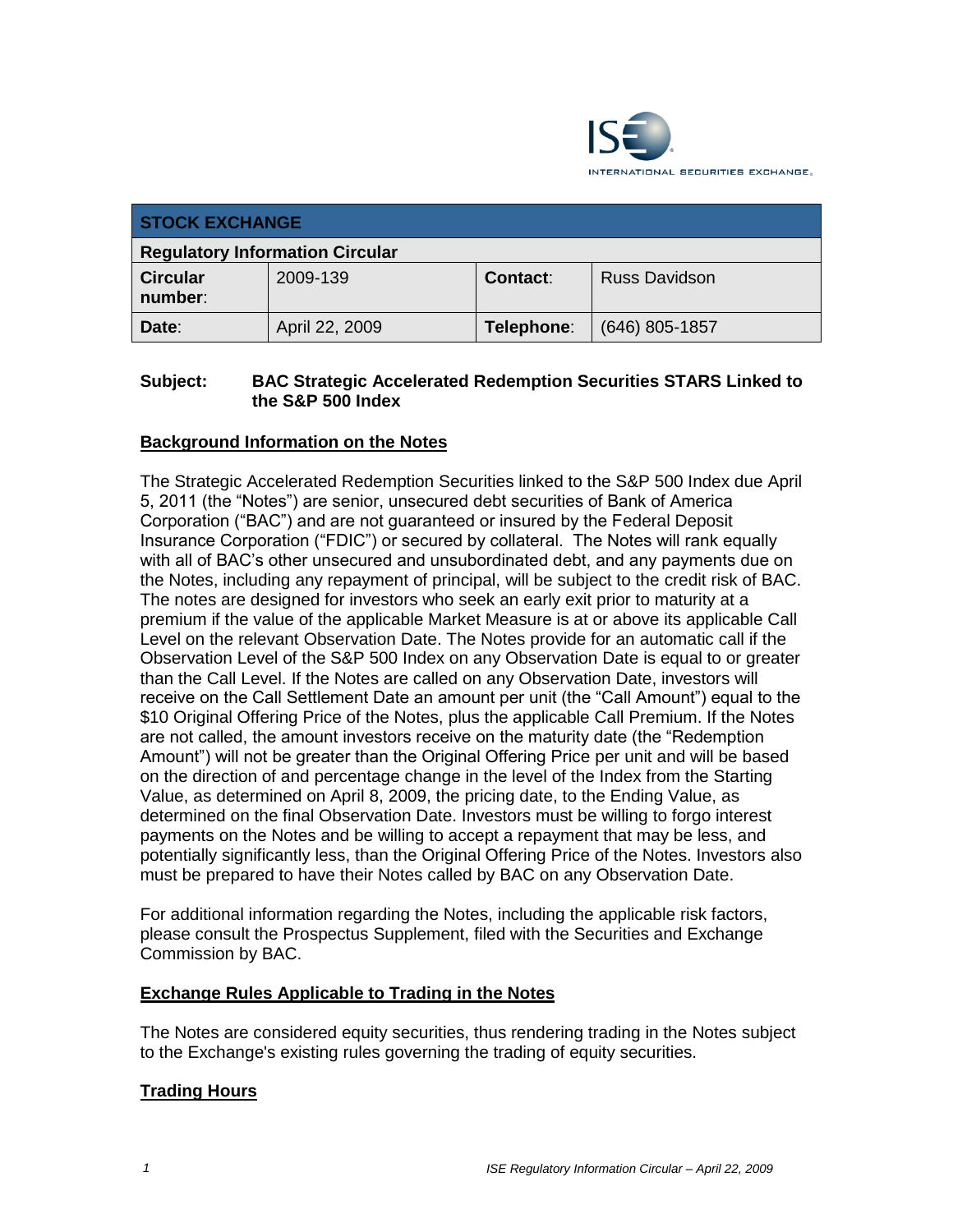Trading in the Notes on ISE is on a UTP basis and is subject to ISE equity trading rules. The Notes will trade from 8:00 a.m. until 8:00 p.m. Eastern Time. Equity EAMs trading the Notes during the Extended Market Sessions are exposed to the risk of the lack of the calculation or dissemination of underlying index value or intraday indicative value ("IIV"). For certain derivative securities products, an updated underlying index value or IIV may not be calculated or publicly disseminated in the Extended Market hours. Since the underlying index value and IIV are not calculated or widely disseminated during Extended Market hours, an investor who is unable to calculate implied values for certain derivative securities products during Extended Market hours may be at a disadvantage to market professionals.

#### **Trading Halts**

ISE will halt trading in the Notes in accordance with ISE Rule 2101(a)(2)(iii). The grounds for a halt under this Rule include a halt by the primary market because it stops trading the Shares and/or a halt because dissemination of the IIV or applicable currency spot price has ceased, or a halt for other regulatory reasons. In addition, ISE will stop trading the Notes if the primary market de-lists the Shares.

#### **Delivery of a Prospectus**

Pursuant to federal securities laws, investors purchasing Shares must receive a prospectus prior to or concurrently with the confirmation of a transaction. Investors purchasing Shares directly from the Fund (by delivery of the Deposit Amount) must also receive a prospectus.

Prospectuses may be obtained through the Distributor or on the Fund's website. The Prospectus does not contain all of the information set forth in the registration statement (including the exhibits to the registration statement), parts of which have been omitted in accordance with the rules and regulations of the SEC. For further information about the Fund, please refer to the Trust's registration statement.

**This Regulatory Information Circular is not a statutory Prospectus. Equity EAMs should consult the Trust's Registration Statement, SAI, Prospectus and the Fund's website for relevant information.**